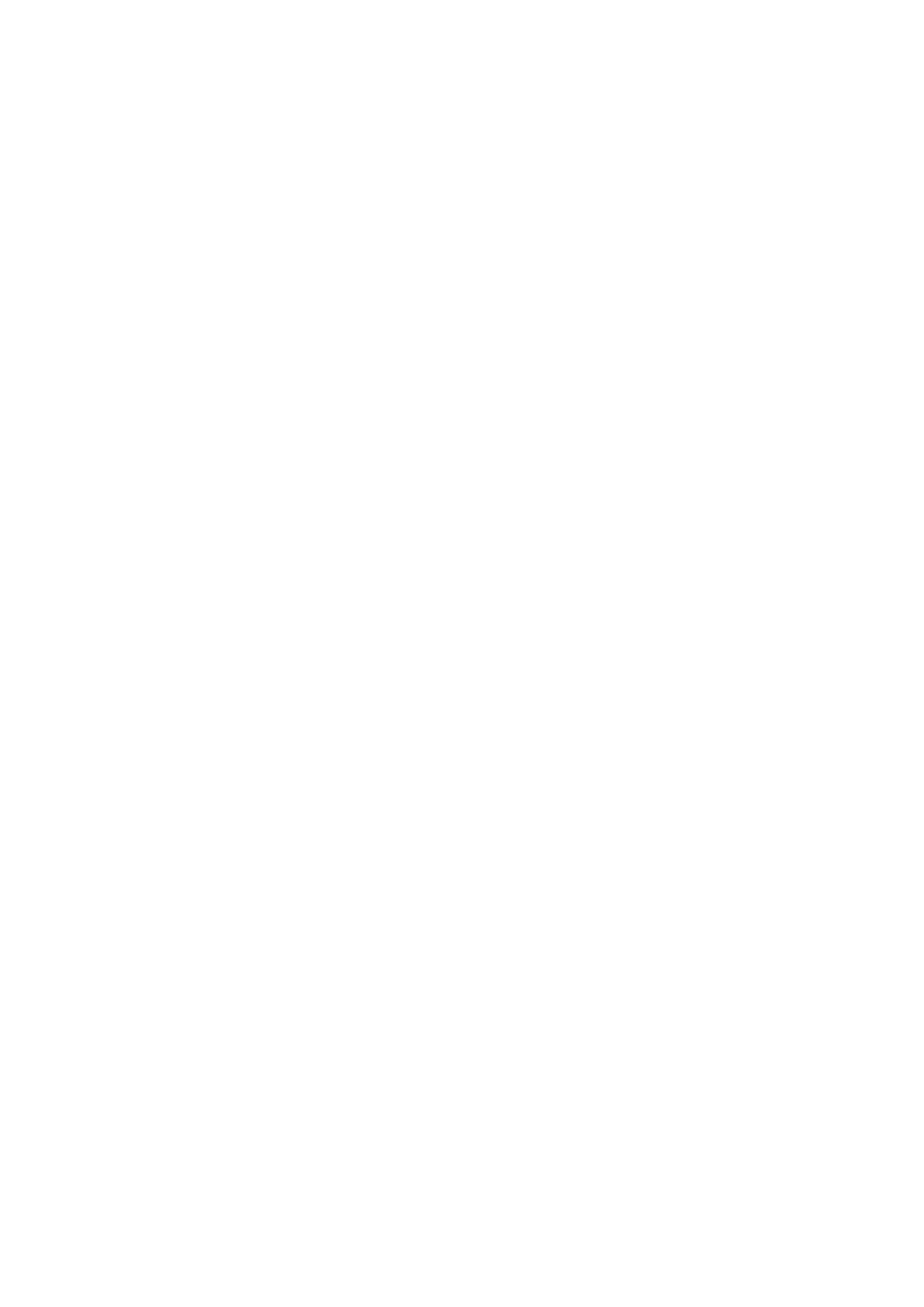# *Chapter 1 Phase-out of the net medical expenses tax offset*

# **Outline of chapter**

1.1 Schedule # of this Bill amends the tax law to phase-out the net medical expenses tax offset by the end of the 2018-19 income year. During the income years 2013-14 to 2018-19 the tax offset will be subject to transitional arrangements. The rebate for medical expenses is commonly referred to as the net medical expenses tax offset (NMETO).

1.2 References in this chapter are to the *Income Tax Assessment Act 1936* (ITAA 1936) unless otherwise indicated.

# **Context of amendments**

1.3 The NMETO provides taxpayers with a non-refundable tax offset for eligible out-of-pocket medical expenses (that is, medical expenses less available reimbursements, such as those through the Medicare Benefits Schedule, the Pharmaceutical Benefits Scheme, the Repatriation Pharmaceutical Benefits Scheme, Government aged care subsidies and private health insurance refunds) above the NMETO claim threshold.

1.4 Eligible medical expenses are defined in section 159P of the ITAA 1936 and broadly include an expense related to an illness or operation which has been paid to a legally qualified doctor, nurse, pharmacist or hospital. The cost of the purchase and maintenance of medical aids and artificial limbs, artificial eyes and hearing aids are also eligible expenses for NMETO. However, expenses incurred as a result of cosmetic operations are considered to be ineligible medical expenses.

1.5 There is no monetary limit to the total offset a taxpayer is eligible for, but the amount of offset received is limited by the taxpayer's tax liability. That is, a taxpayer cannot receive a greater amount of offset than their basic income tax liability.

1.6 Where a taxpayer has paid eligible medical expenses for themselves or their Australian resident dependants, the taxpayer totals those expenses to reach the claim threshold.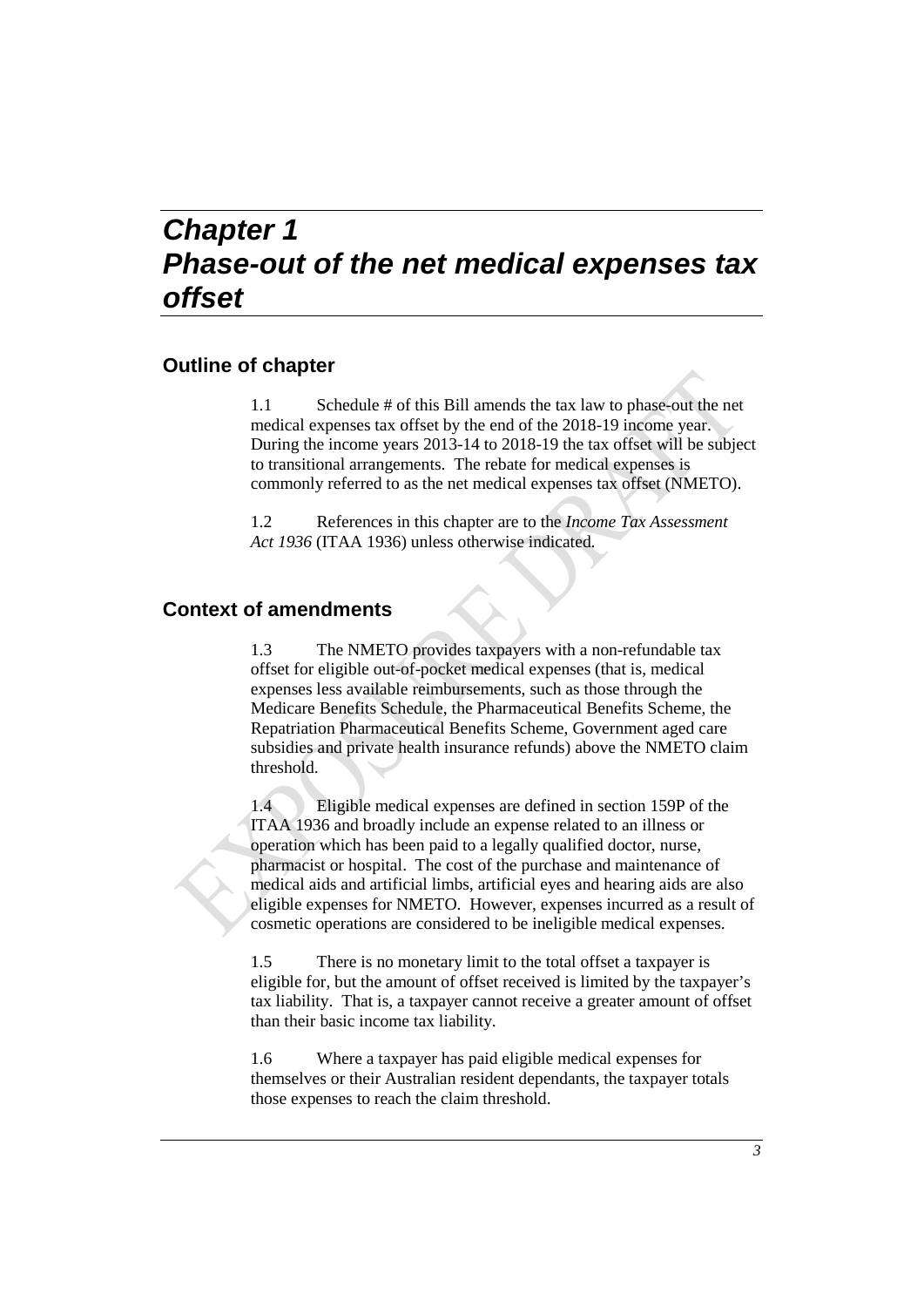1.7 From 1 July 2012, the threshold above which a taxpayer may claim the offset and the rate at which the offset applies was means tested.

1.8 In 2012-13, the offset was 20 per cent of net medical expenses over \$2,120 for single taxpayers with adjusted taxable income for rebates of \$84,000 or less, and families with a combined adjusted taxable income for rebates of \$168,000 or less. For taxpayers with adjusted taxable income for rebates over these income thresholds, the offset was 10 per cent of net medical expenses over \$5,000.

1.9 The 2013-14 Budget included a measure phasing out NMETO, with transitional arrangements for those currently claiming the offset.

1.10 The NMETO is being phased out as it has a number of shortcomings. First, as it can only be claimed at the end of the financial year, it does not provide financial assistance when the medical expense is incurred. Secondly, only taxpayers who have a tax liability receive a benefit from the offset. Individuals with high out-of-pocket medical expenses and little or no tax liability gain no benefit from this offset as it is not refundable.

1.11 The Government will continue to provide a range of subsidies for medical expenses via the Medicare Safety Net as the primary support mechanism, supplemented by Medicare, the National Disability Insurance Scheme and other benefits, rebates and safety nets through the health care system.

# **Summary of new law**

1.12 Under this measure the NMETO will be phased out between the 2013-14 and 2018-19 income years and ultimately be repealed on 1 July 2019.

1.13 During that period there will be two sets of transitional arrangements in place:

#### • **Category A transitional arrangements**:

The NMETO will continue to be available for out-of-pocket medical expenses (as defined currently) from the 2012-13 income year until the end of the 2018-19 income year, *but only* for those medical expenses relating to disability aids, attendant care or aged care.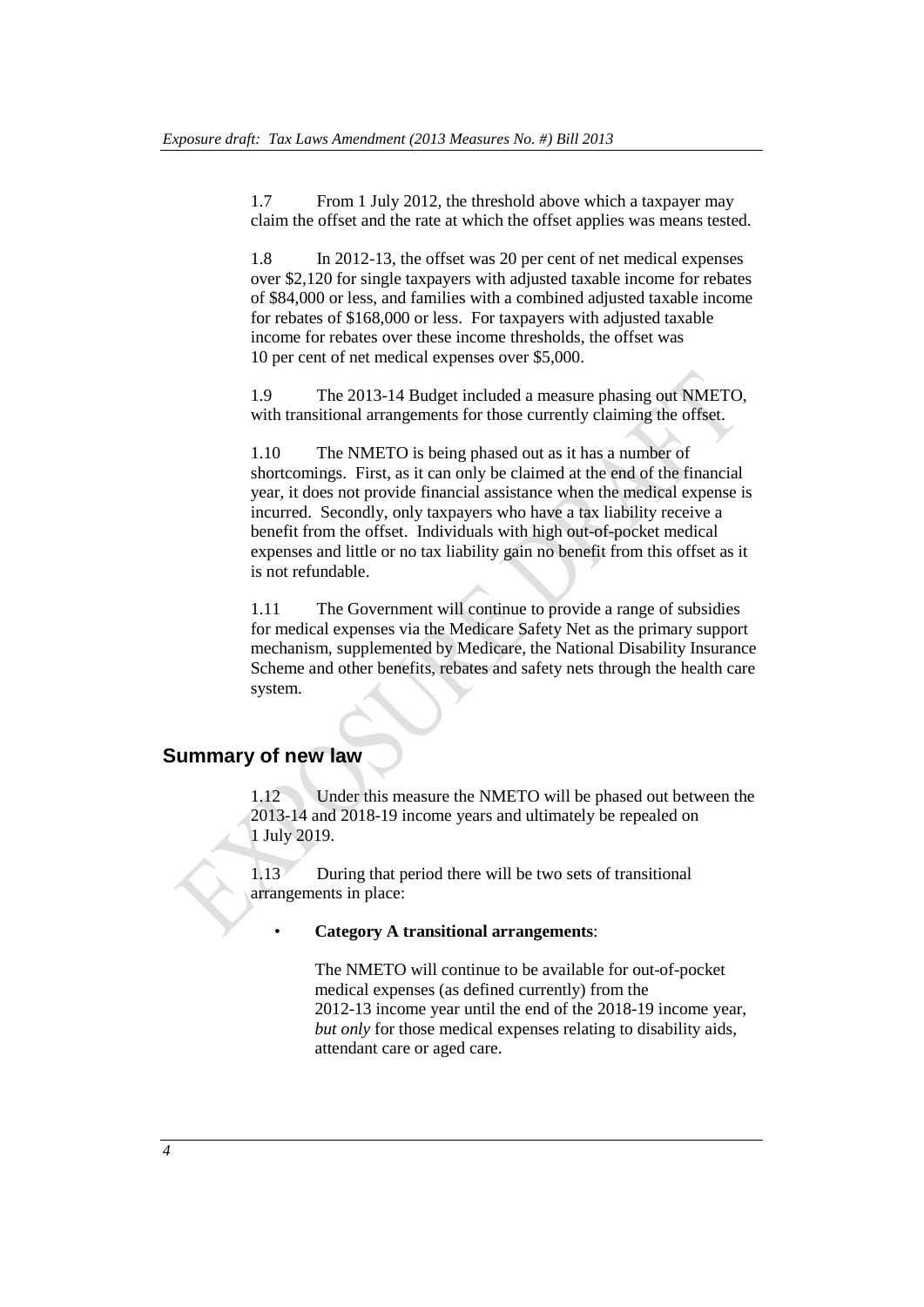# • **Category B transitional arrangements:**

Taxpayers who receive an amount of the NMETO for the 2012-13 income year will be eligible to claim the full range of medical expenses (as defined currently) for the 2013-14 income year.

Taxpayers who receive an amount of the NMETO for both the 2012-13 and 2013-14 income years will then also be eligible to claim the full range of medical expenses (as defined currently) for the 2014-15 income year.

1.14 This measure will also make a number of consequential amendments to the income tax law as well as the fringe benefits tax law to facilitate the phase-out of the NMETO.

# **Comparison of key features of new law and current law**

| New law                                                                                                                                                                                                                                                                                                                                                                                                                                                                                                                                                                                                                                      | Current law                                                                                                        |
|----------------------------------------------------------------------------------------------------------------------------------------------------------------------------------------------------------------------------------------------------------------------------------------------------------------------------------------------------------------------------------------------------------------------------------------------------------------------------------------------------------------------------------------------------------------------------------------------------------------------------------------------|--------------------------------------------------------------------------------------------------------------------|
| From the 2013-14 income year until<br>the end of the 2018-19 income year<br>the NMETO will be phased out<br>through two sets of transitional<br>arrangements.                                                                                                                                                                                                                                                                                                                                                                                                                                                                                | Taxpayers can claim the NMETO for<br>medical expenses that meet the<br>definition and eligibility<br>requirements. |
| From the 2013-14 income year<br>until the end of the 2018-19<br>income year taxpayers can only<br>claim the NMETO for medical<br>expenses that both meet the<br>current definition and<br>eligibility requirements and<br>relate to disability aids,<br>attendant care or aged care.<br>For the 2013-14 income year<br>and 2014-15 income year,<br>taxpayers will be eligible to<br>claim the full range of medical<br>expenses (as defined currently)<br>but only if they have received<br>an amount of the NMETO in<br>the previous income year (or in<br>both 2012-13 and 2013-14 in<br>respect to claims in the<br>2014-15 income year). |                                                                                                                    |
| From 1 July 2019 the NMETO will<br>be repealed.                                                                                                                                                                                                                                                                                                                                                                                                                                                                                                                                                                                              |                                                                                                                    |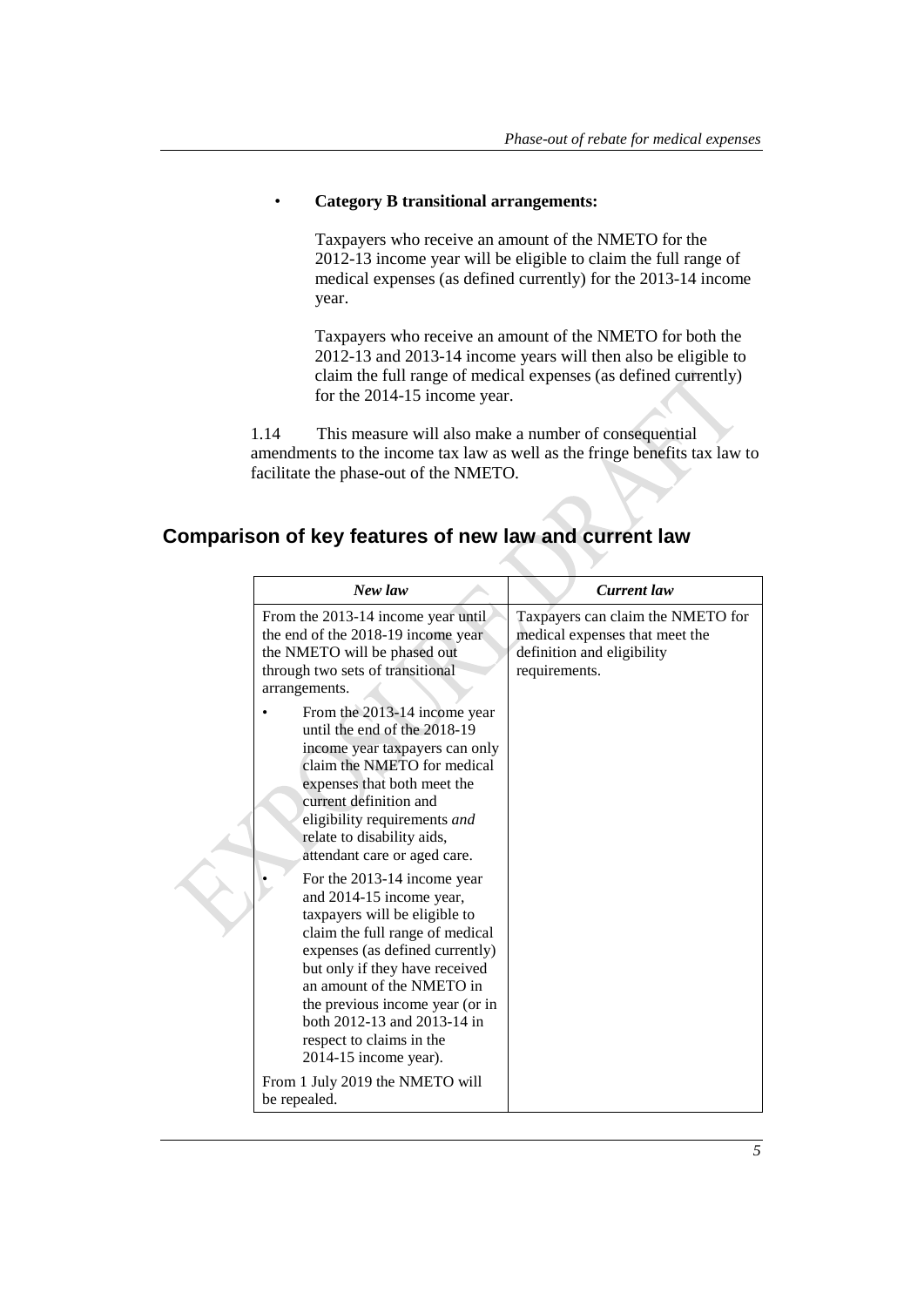# **Detailed explanation of new law**

1.15 The phase-out of the NMETO will apply from the 2013-14 income year and be fully phased-out by the end of the 2018-19 income year. The phase-out will involve two categories of transitional arrangements that operate during different periods and apply differently in respect to which eligible medical expenses can be claimed.

# **Category A transitional arrangements**

1.16 Under the Category A transitional arrangements, from 1 July 2013 to 30 June 2019, NMETO is only available for out-of-pocket expenses that meet the definition of 'medical expenses' (as defined currently in section 159P) and relate to certain types of medical care and support (broadly, disability aids, attendant care or aged care). *[Schedule #, item 1, subsection 159P(1B)]*

1.17 These arrangements limit which medical expenses can be used to claim NMETO during the phase-out period. This measure tightens what can be claimed for the NMETO by adding further conditions that must also be met before a medical expense can be claimed.

1.18 Under Category A transitional arrangements a medical expense may only be claimed under the NMETO if it:

- would be an eligible medical expense under the existing section 159P; and
- relates to disability aids, attendant care or aged care.

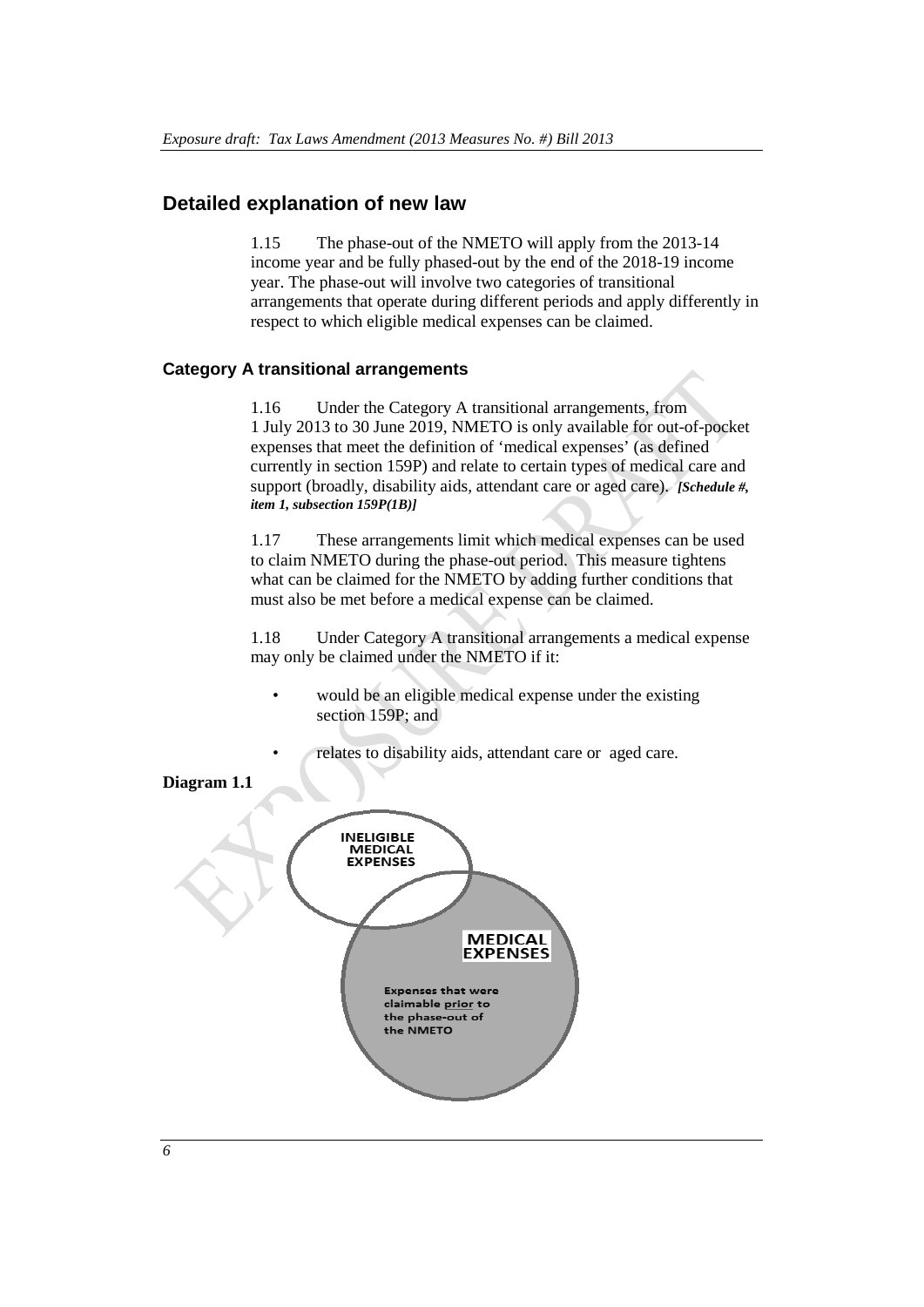

1.19 As illustrated in Diagram 1.1, prior to the phase-out of the NMETO all medical expenses that were not ineligible medical expenses as defined in section 159P were potentially claimable under the NMETO.

**Diagram 1.2**

1.20 Diagram 1.2 illustrates that the Category A transitional arrangements limit what can be claimed by adding the additional requirement that those ordinarily eligible medical expenses need to be related to either disability aids, attendant care or aged care in order to be claimed under the NMETO.

#### *Is the expense an eligible medical expense under existing section 159P?*

1.21 'Medical expenses' is currently defined in subsection 159P(4). A medical expense is a payment falling under one of the categories listed in that definition, unless it is an 'ineligible medical expense', also defined in that subsection. Ineligible medical expenses generally relate to cosmetic operations and treatment.

1.22 For the purpose of determining when a payment is made, the meanings of medical expenses and ineligible medical expenses are modified by subsections 159P(5) to (8).

1.23 Given the history of case law and administrative decisions issued by the Commissioner of Taxation on the definition of what constitutes a 'medical expense', the Category A transitional arrangements do not alter the existing meaning, modifications or limitations within section 159P.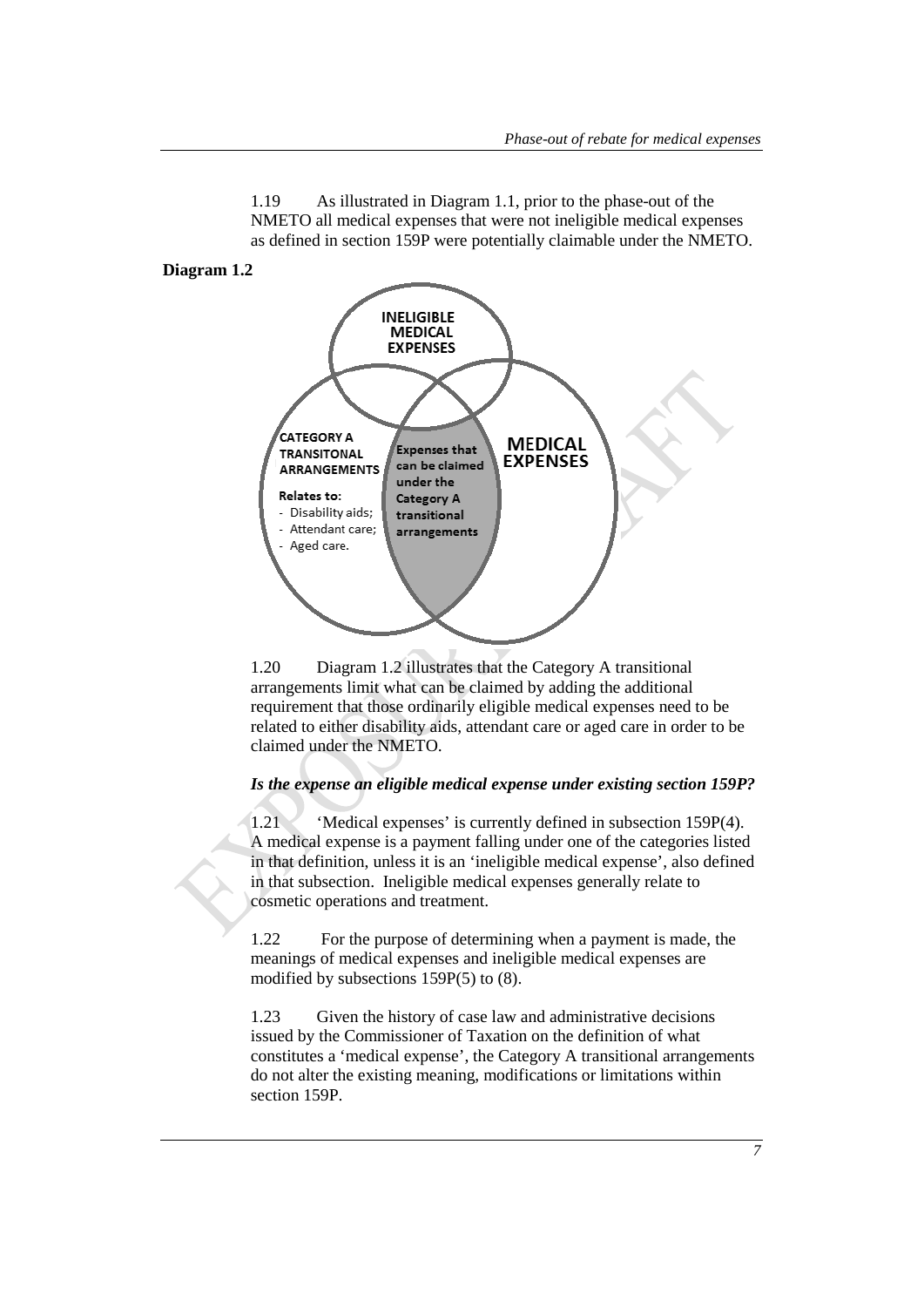## *Does the expense relate to disability aids, attendant care or aged care?*

1.24 In determining whether a medical expense can be claimed for NMETO under the Category A transitional arrangements, it will be necessary to consider whether the expense is related to:

- an aid for a person with a disability *[Schedule #, item 1, paragraph 159P(1B)(a)]*;
- services rendered by a person as an attendant of a person with a disability *[Schedule #, item 1, paragraph 159P(1B)(b)]*; or
- care provided by an approved provider (within the meaning of the *Aged Care Act 1997*) of a person who is a care recipient or continuing care recipient (within the meaning of that Act) *[Schedule #, item 1, paragraph 159P(1B)(c)]*.

1.25 Whether an expense is related to disability aids, attendant care or aged care will largely be a matter of fact and circumstance. During the phase-out period, additional guidance will be provided by the Australian Taxation Office to assist people with determining whether their expense is eligible to be claimed under the NMETO.

1.26 The words used in the amendments to describe disability aids, attendant care and aged care take their commonly understood meaning within the context of section 159P and the existing history of case law and administrative decisions. However, to provide additional clarity on the policy intent underlining these concepts, further explanation is provided at paragraphs #.27 to #.34.

## Disability aids

1.27 The concept of a *disability aid*, for the purpose of these amendments, is intended to mean an instrument, apparatus, assistance device or any other item of property that is manufactured as, distributed as, or generally recognised to be, an aid to the function or capacity of a person with a disability.

# **Example 1.1: Purchase of a wheelchair**

A person is a paraplegic and purchases a wheelchair to assist with mobility. The wheelchair is a disability aid as it is an assistance device that is manufactured to aid the capacity of people with a disability.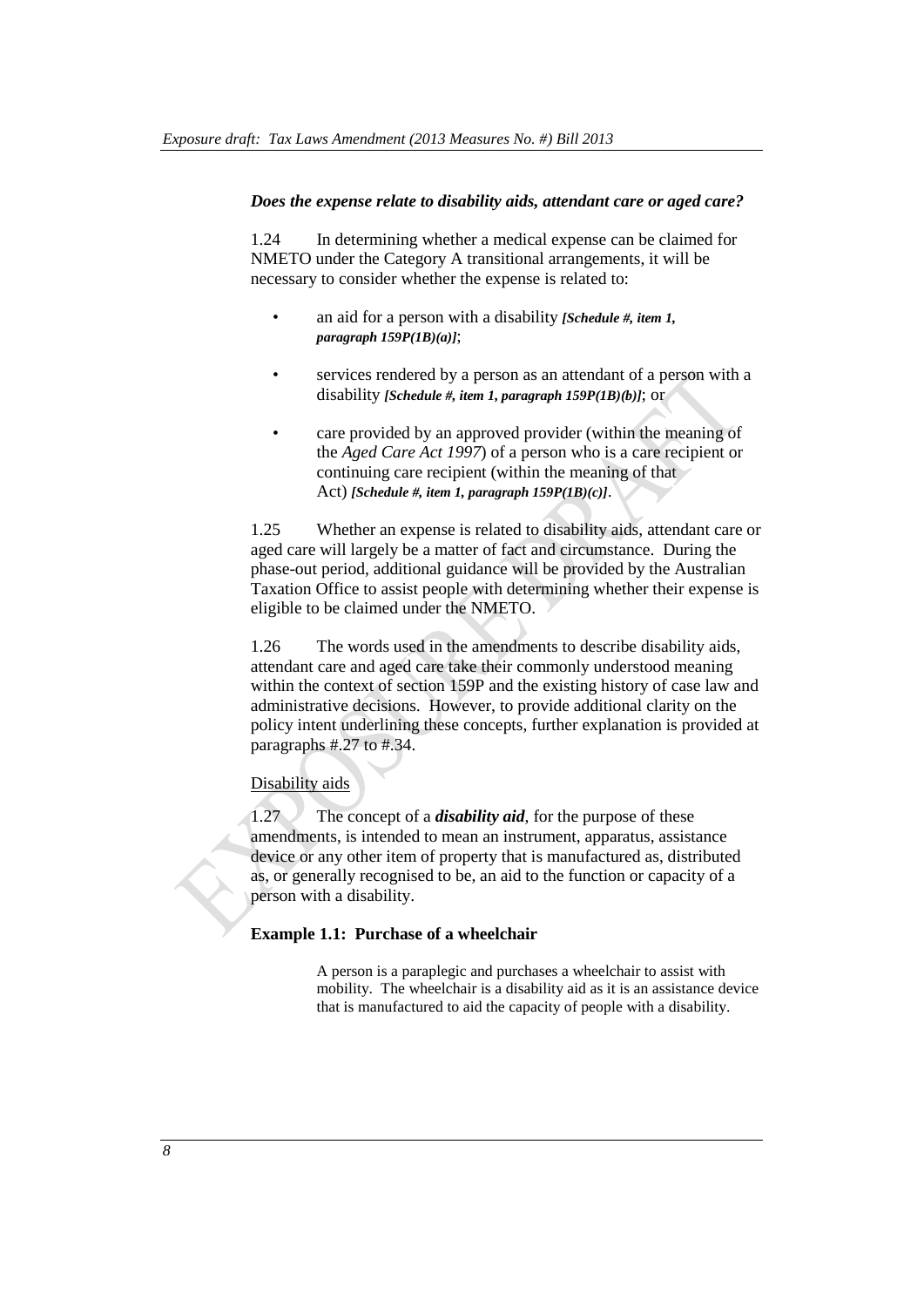# **Example 1.2: Maintenance of a Guide Dog**

A person that is blind maintains a Guide Dog to achieve independence through access and mobility. The expenses associated with maintaining that Guide Dog, assuming they are eligible medical expenses under section 159P, would be related to an aid for a person with a disability.

This is because the Guide Dog would be considered an item of property that is generally recognised to be an aid to the function and capacity of a person that is blind.

1.28 A disability aid would be considered to be an *aid to function or capacity* if it helps a person in performing activities of daily living or provides assistance to alleviate the effect of the disability. However, generally speaking, an ordinary or general household or commercial appliance is not a disability aid, even if it helps a disabled person.

## **Example 1.3: Purchase of an air conditioner**

A person that is bed ridden with a disability has a particular sensitivity to heat (that is unrelated to the disability) and purchases an air conditioner for their house.

Even though the air conditioner would help the person and relieve discomfort it is not a disability aid as it does not alleviate the effect of the disability and is not manufactured as, distributed as, or generally recognised to be, an aid to the function or capacity of a person with a disability.

#### Attendant care

1.29 The concept of attendant care, for the purpose of this measure, is explained in the amendments as services rendered by a person as an attendant of a person with a disability. *[Schedule #, item 1, paragraph 159P(1B)(b)]*

1.30 The concept includes services and care provided to a person with a disability who needs personal assistance to complete activities of daily living, who is able to manage living in the community and who lives in their own home or in their own leased accommodation.

1.31 Attendant care services provide assistance with everyday tasks and include, for example, personal assistance, home nursing, home maintenance and domestic services.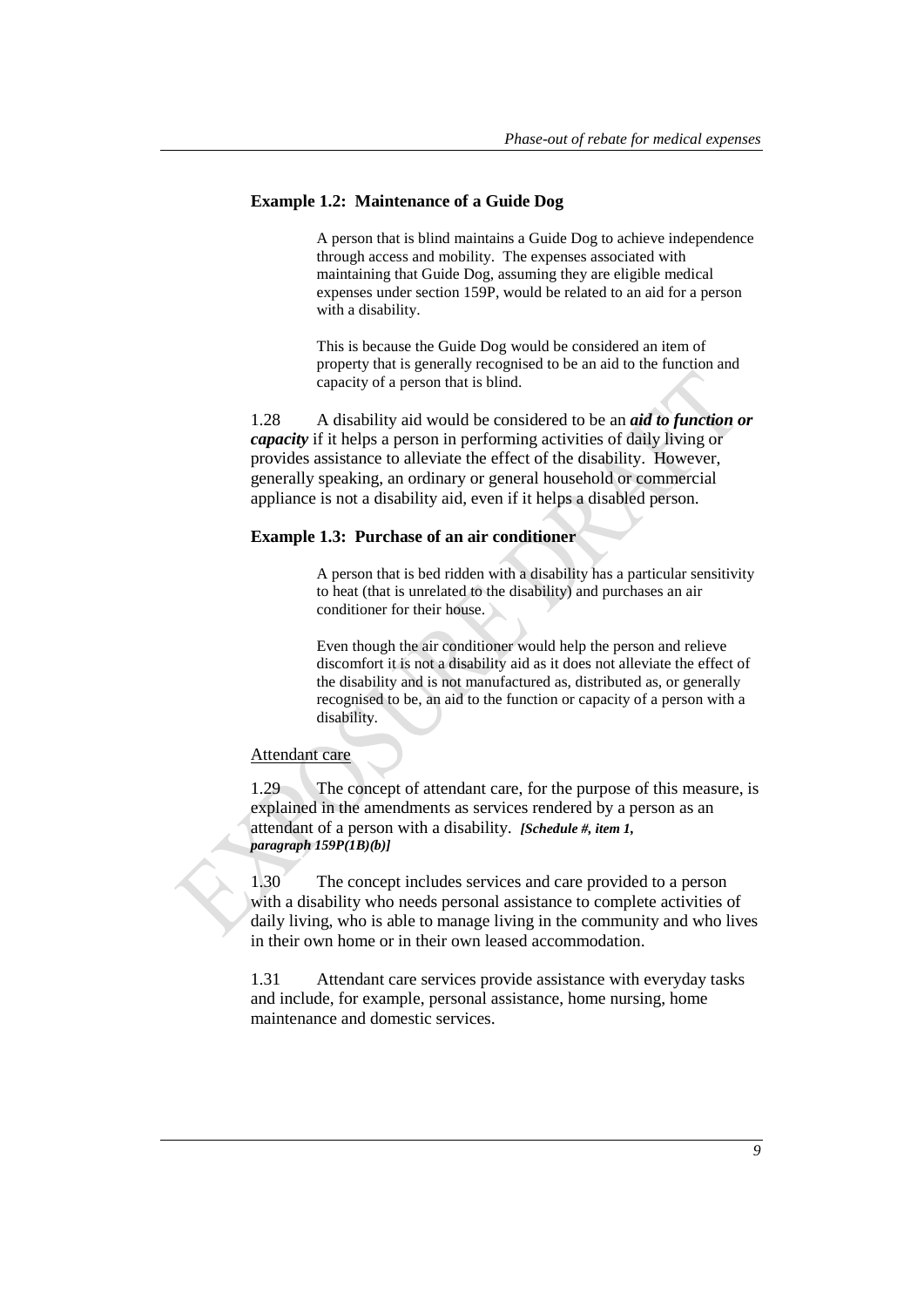## **Example 1.4: Attendant care services**

A person has an acquired brain injury and pays for an attendant to come to their home to assist with grooming, clothing and feeding activities during the day.

The expenses for the services provided by the attendant would be considered related to attendant care under this measure.

#### Aged care

1.32 The concept of aged care, for the purpose of these amendments, predominantly takes its meaning from the *Aged Care Act 1997* which regulates the provision of aged care and provides Government subsidies to approved aged care providers.

1.33 To that end, under these amendments, medical expenses related to aged care means care provided by an approved provider (within the meaning of the *Aged Care Act 1997*) of a person who is a care recipient or continuing care recipient (within the meaning of that Act). *[Schedule #, item 1, paragraph 159P(1B)(c)]*

1.34 The term *care* takes its ordinary meaning and is consistent with the definition in the *Aged Care Act 1997* wherein care means 'services, or accommodation and services, provided to a person whose physical, mental or social functioning is affected to such a degree that the person cannot maintain himself or herself independently'.

## **Category B transitional arrangements**

1.35 The Category B transitional arrangements are intended to act as an exception to the Category A transitional arrangements and allow taxpayers to claim the NMETO for medical expenses unrelated to disability aids, attendant care or aged care until the end of the 2014-15 income year.

1.36 Under the Category B transitional arrangements, taxpayers who receive an amount of the NMETO for the 2012-13 income year will be eligible to claim the NMETO for the full range of medical expenses (as defined currently in section 159P) for the 2013-14 income year. *[Schedule #, item 1, paragraph 159P(1C)(a)]*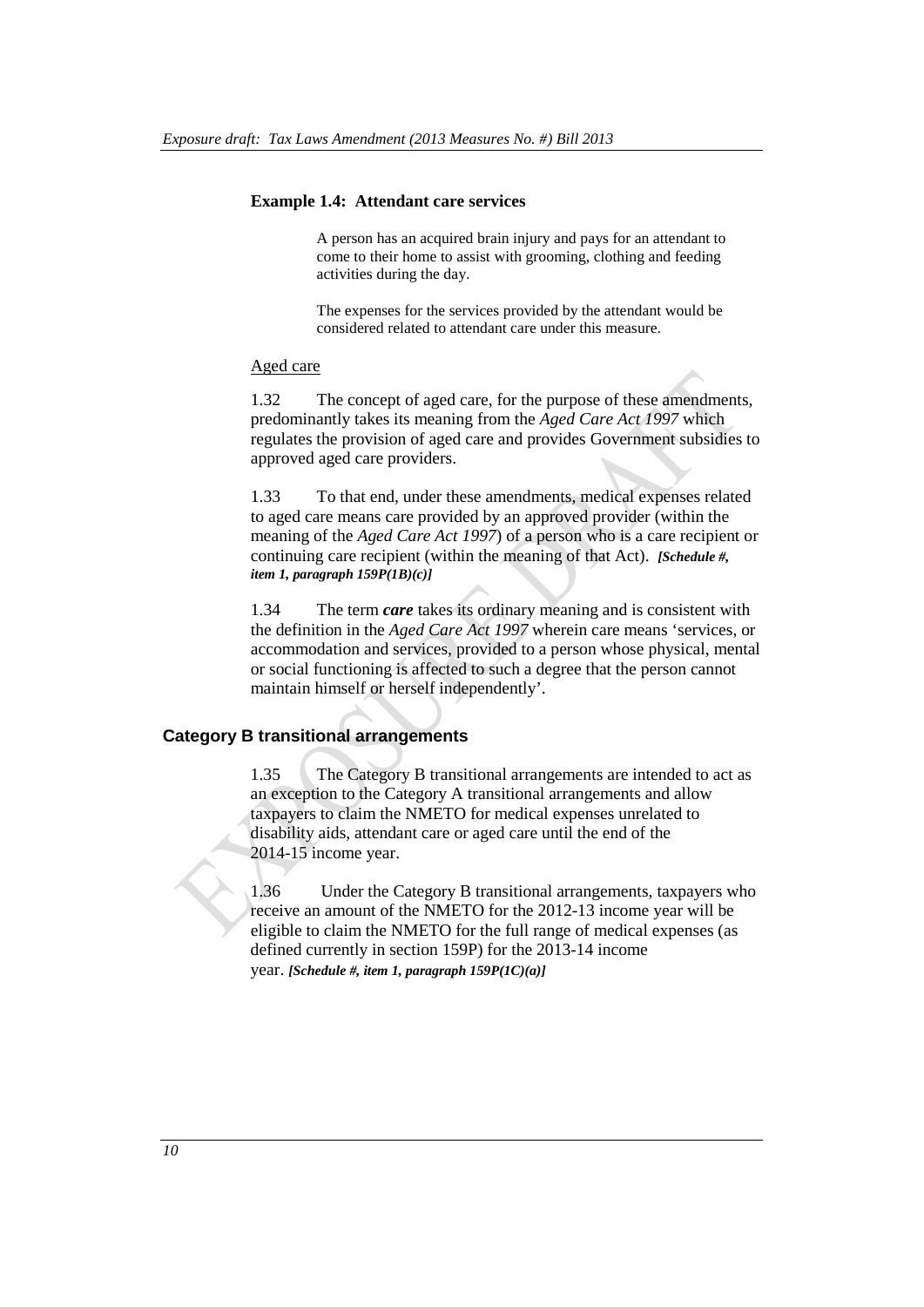# **Example 1.5: Claiming in 2013-14 income year**

In respect of the 2012-13 income year, Jemma received the NMETO to the value of \$3,000 as part of her income tax assessment relating to various types of medical expenses incurred over the income year including expenses for pharmaceuticals, surgery costs for having her wisdom teeth removed and for expenses relating to IVF treatment.

As Jemma had received an amount of NMETO for the 2012-13 income year, she will be able to claim NMETO in the 2013-14 income year for the entire range of medical expenses that are eligible under section 159P, not just those for disability aids, attendant care or aged care.

1.37 Additionally, taxpayers who receive an amount of the NMETO for both the 2012-13 and 2013-14 income years will also be eligible to claim the NMETO for the full range of medical expenses (as defined currently in section 159P) for the 2014-15 income year. *[Schedule #, item 1, paragraph 159P(1C)(b)]*

## **Example 1.6: Unable to claim in 2014-15 income year**

When completing his tax return for the 2014-15 income year Ross determines that he is unable to claim the NMETO for that year because he did not receive an amount of the NMETO in the 2013-14 income year (as his expenses were under the relevant thresholds for that year) and because his medical expenses for the 2014-15 income year were for major dental work and not related to disability aids, attendant care or aged care.

Even though he received an amount of NMETO in 2012-13, he did not receive an amount in the 2013-14 income year and is therefore not eligible to claim the NMETO in the 2014-15 income year.

1.38 The amendments also make it clear that where a trustee has received an amount of the NMETO in respect to a beneficiary in the 2012-13 income year (or both 2012-13 and 2013-14 income years if the claim is for the 2014-15 year), the Category B transitional arrangements will extend to the trustee as well in respect of a particular beneficiary. *[Schedule #, item 1, paragraph 159P(1D)]*

1.39 The last income year for which medical expenses can be claimed under the Category B transitional arrangements using the current definition of medical expenses in section 159P will be 2014-15.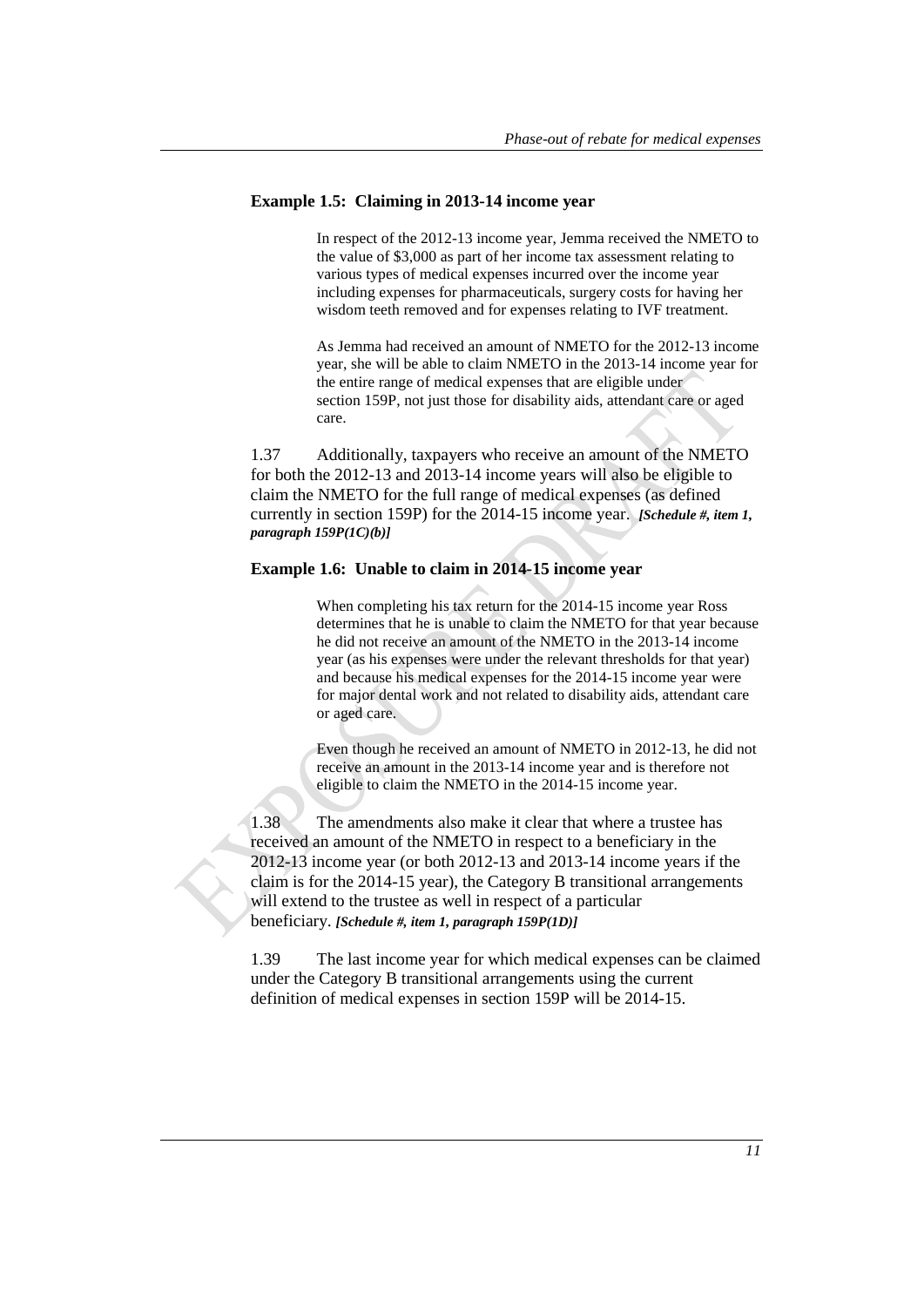# **Consequential amendments**

# **Consequential amendments to the** *Fringe Benefits Tax Assessment Act 1986*

1.40 Subsection 58L(2) of the *Fringe Benefits Tax Assessment Act 1986* (FBTAA) refers to the definition of medical expenses as currently defined in section 159P. However, as section 159P will be significantly altered as part of the transitional arrangements and ultimately repealed from 1 July 2019, the current definitions of 'medical expense' and 'ineligible medical expense' are preserved by rewriting them into section 58L of the FBTAA. *[Schedule #, item 2]*

1.41 The definitions of 'medical expense' and 'ineligible medical expense' have been modified slightly to improve readability but continue to have the exact same meaning as they did in section 159P.

1.42 Accordingly, the intent of this consequential amendment is to preserve the current operation of subsection 58L(2) of the FBTAA.

## **Consequential amendments that apply from 1 July 2019**

1.43 From 1 July 2019 the NMETO will be repealed as the transitional arrangements will have concluded.

1.44 Accordingly a number of consequential amendments will be required to facilitate the repeal of the NMETO provisions. *[Schedule #, items 3 to 8]*

# **[Commencement](http://intranet/documents/1983/Guidelines%20for%20Preparing%20Drafting%20Instructions.doc#Commencement_date) and application date**

1.45 The Category A transitional amendments apply from 1 July 2013 until 30 June 2019 and the Category B transitional arrangements apply from 1 July 2013 until 30 June 2015. Both the transitional amendments and the consequential amendments to the FBTAA commence on Royal Assent.

1.46 The amendments repealing the NMETO provisions and associated consequential amendments will commence and apply on 1 July 2019.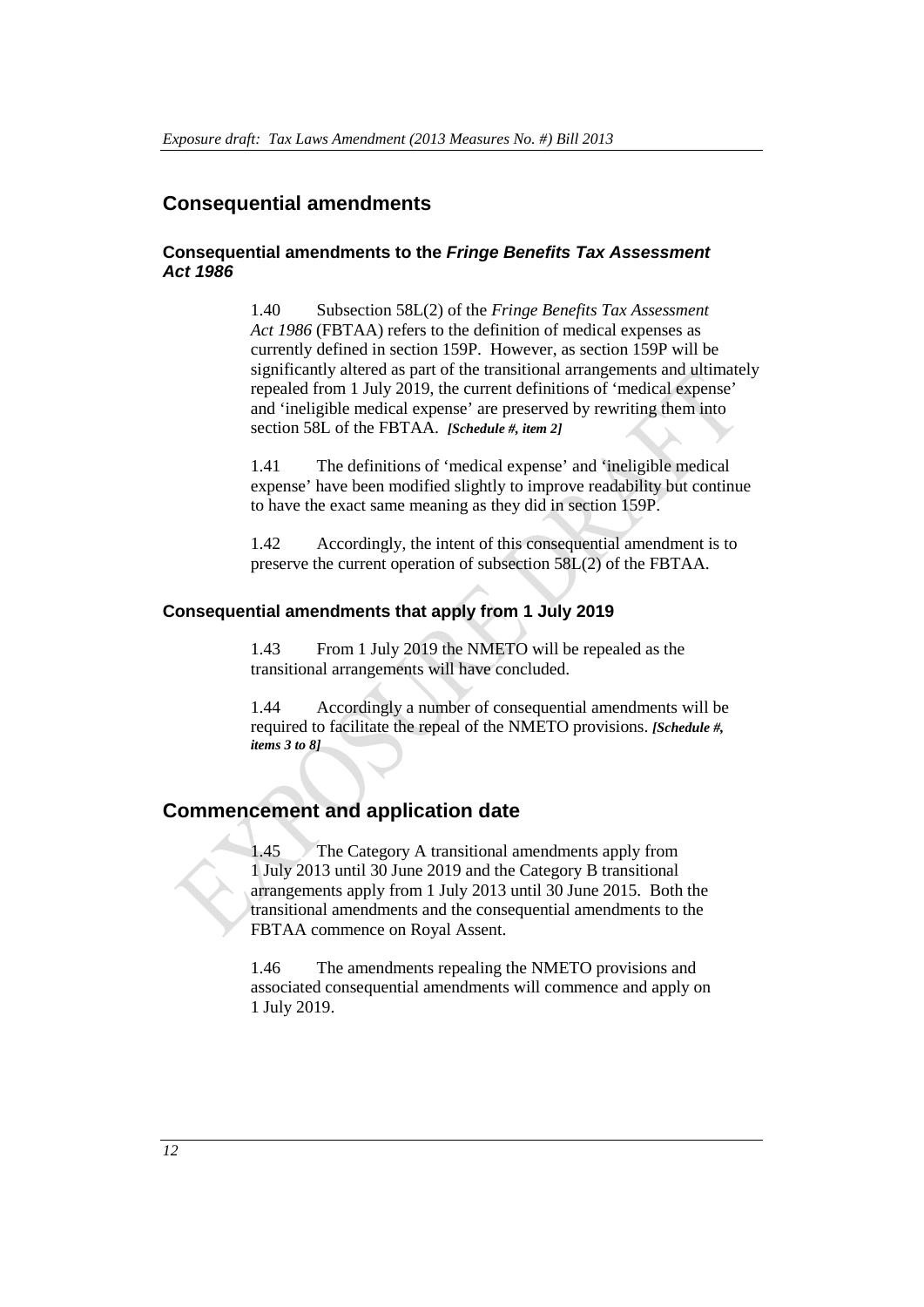# *Chapter 2 Statement of Compatibility with Human Rights*

# **Prepared in accordance with Part 3 of the** *Human Rights (Parliamentary Scrutiny) Act 2011*

## *Phase-out of the net medical expenses tax offset*

2.1 This Schedule is compatible with the human rights and freedoms recognised or declared in the international instruments listed in section 3 of the *Human Rights (Parliamentary Scrutiny) Act 2011*.

## **Overview**

2.2 Schedule # of this Bill amends the tax law to phase-out the net medical expenses tax offset (NMETO) by the end of the 2018-19 income year. During the income years 2013-14 to 2018-19 the tax offset will be subject to transitional arrangements.

## **Human rights implications**

2.3 This Schedule engages the following human rights:

#### *'Right to Health'*

2.4 Article 12(1) of the International Covenant on Economic, Social and Cultural Rights (ICESCR) recognises the right to the enjoyment of the highest attainable standard of physical and mental health.

2.5 While ICESCR contains no definition of health, the United Nations Committee on Economic Social and Cultural Rights has stated that the right to health is not to be understood as a right to be healthy. The Committee has stated that the right to health contains both freedoms and entitlements, and the entitlements include the right to a system of health protection which provides equality of opportunity for people to enjoy the highest attainable level of health.

2.6 The phase-out of the NMETO is consistent with the right to health as it merely removes an ineffective offset that is only really available to particular claimants for particular medical expenses.